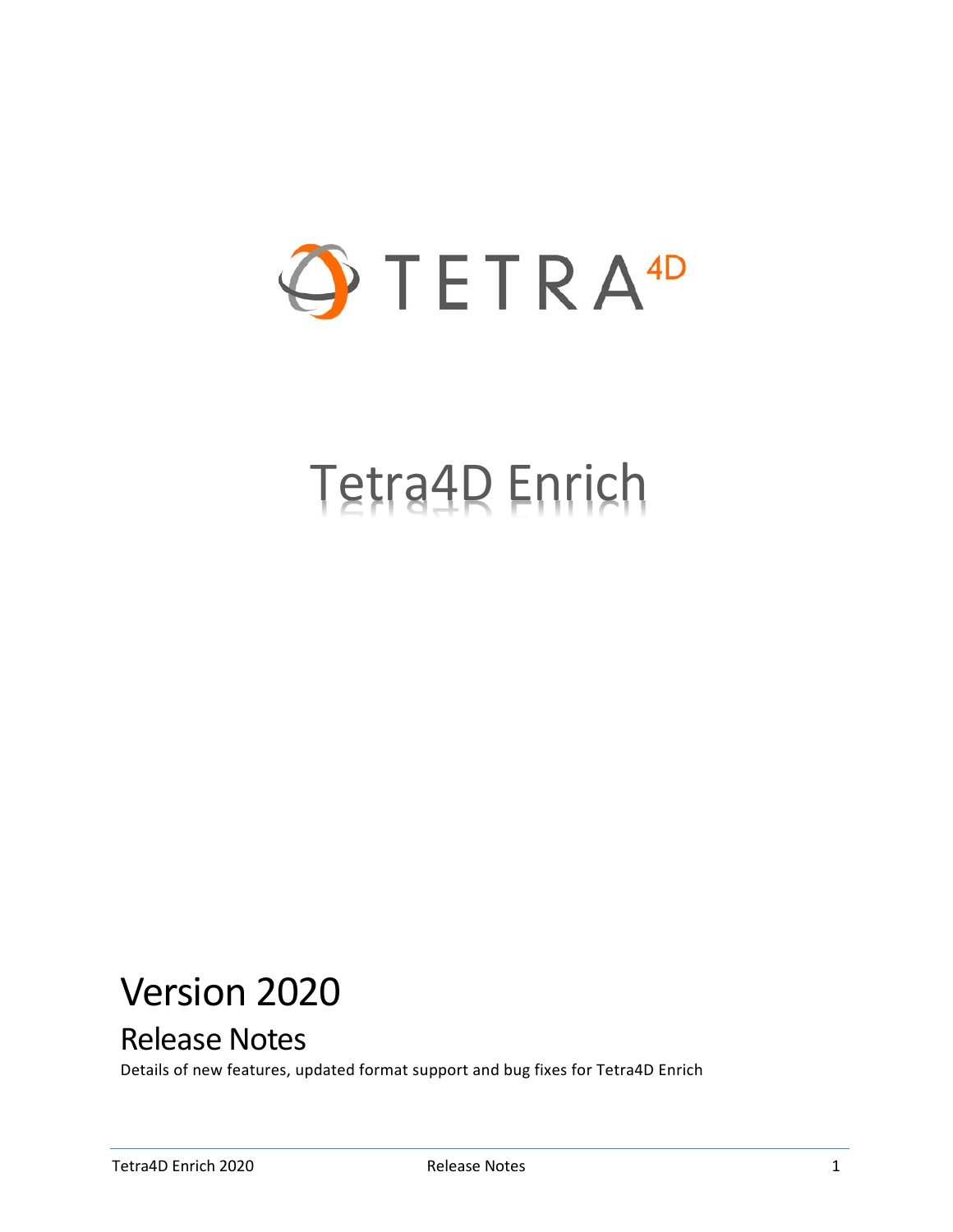## **Table of Contents**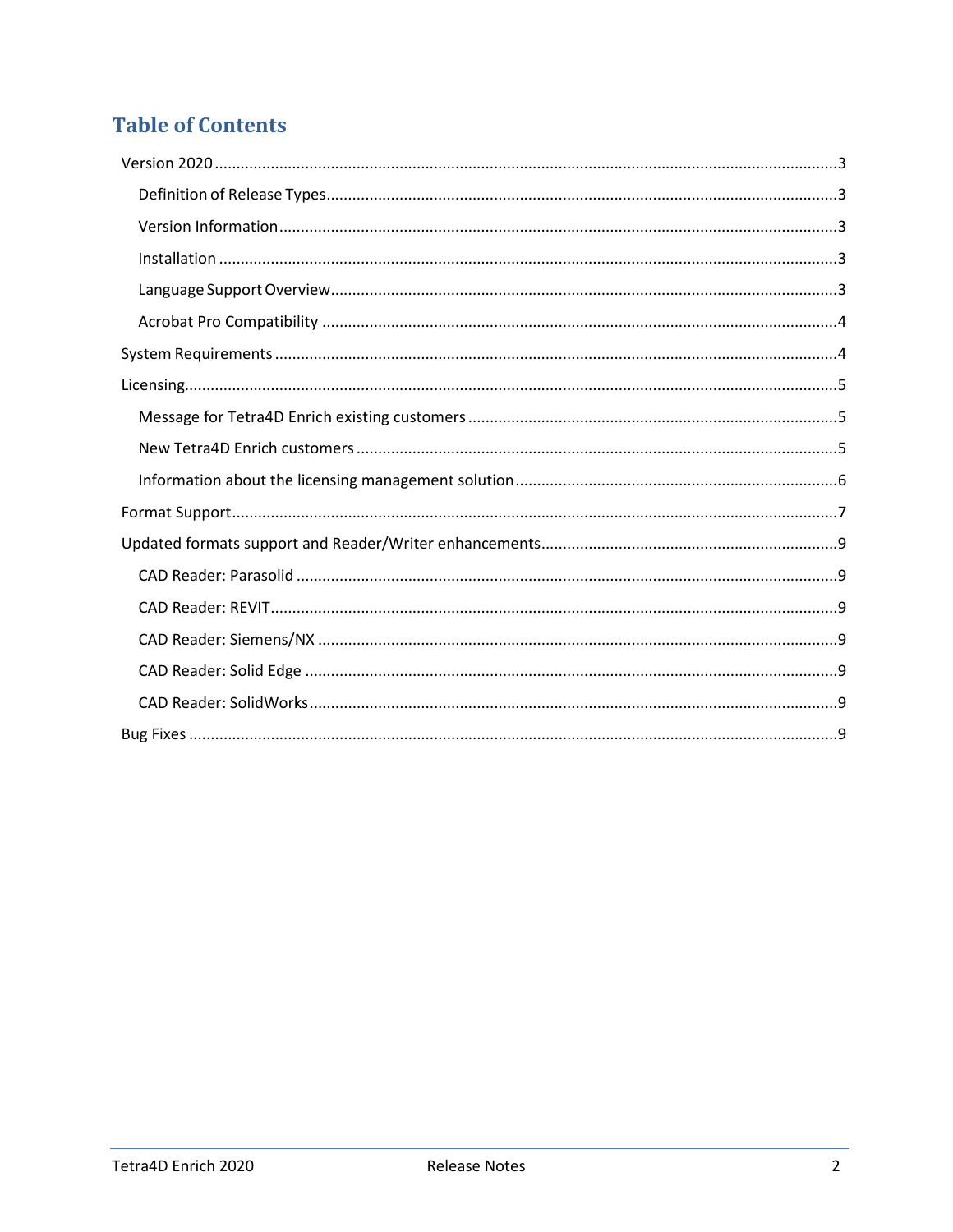## <span id="page-2-0"></span>**Version 2020**

#### <span id="page-2-1"></span>**Definition of Release Types**

We define each release type as follows:

- **Major release**: A major release associated with an incremented release number (e.g. 2019) and an approximate 12 months' product cycle.
- **Minor release**: An update betweenmajorreleasesthat may include support for new file formats, new versions of currently supported formats, and bug fixes. These updates are Service Packs (SP), and are defined with an additional incremented number put aside the major release information (e.g. 2019.1 for the first Service pack of release 2019)
- **Out of cycle patch**: An unscheduled update. These contain few functional updates with the intention to limit impact.

#### <span id="page-2-2"></span>**Version Information**

| <b>Item</b>                 | <b>Version Number</b> |
|-----------------------------|-----------------------|
| <sup>1</sup> Tetra4D Enrich | 2020.0.x              |

Notice that the third number is used to differentiate builds of the software, and may not be continuous.

#### <span id="page-2-3"></span>**Installation**

This version can be installed over any prior installation of Tetra4D Enrich. For more installation information, please refer to the Tetra4D Enrich [Installation Guide](http://www.tetra4d.com/documentation/) or visit our [Learning page.](http://tetra4d.com/learning/)

#### <span id="page-2-4"></span>**Language Support Overview**

Tetra4D Enrich provides support for multiple languages as noted in the table below. However, the language used is controlled by the local Adobe® Acrobat® installation. If there is a Tetra4D Enrich language option that matches the Acrobat installation, then that language is used; if not, Tetra4D Enrich defaults to English.

Tier 1 and Tier 2 are as defined by Adobe Systems.

| <b>Tier</b> | <b>Tetra4D Enrich Supported Languages</b>                          |
|-------------|--------------------------------------------------------------------|
| Tier 1      | English, French, German, Japanese                                  |
| Tier 2      | Brazilian Portuguese, Italian, Korean, Spanish, Simplified Chinese |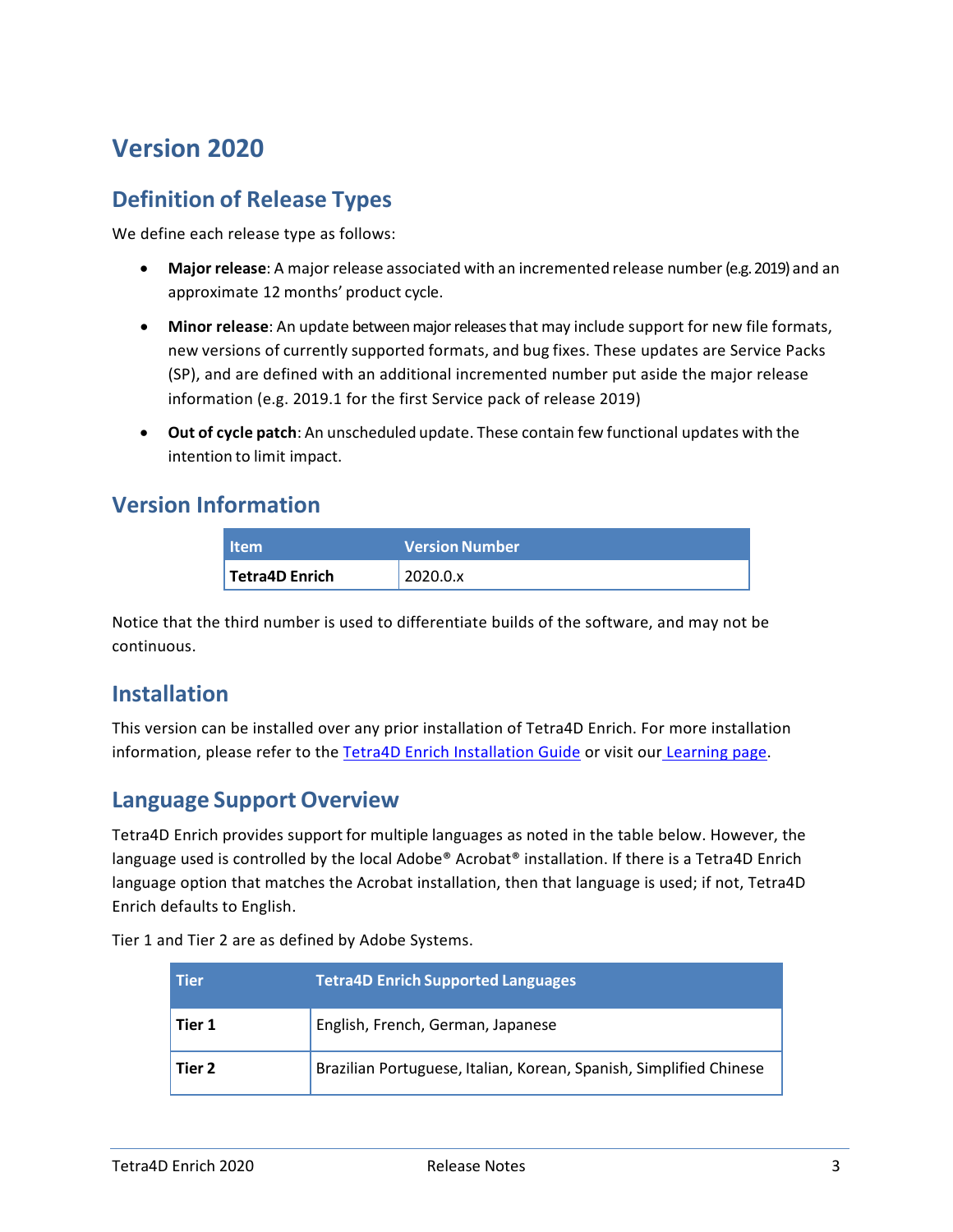### <span id="page-3-0"></span>**Acrobat Pro Compatibility**

The Tetra4D Enrich is a plug-in for Adobe Acrobat Pro. The following table provides information about tested version compatibility. Note that older versions of Tetra4D Enrich may work with newer Acrobat Pro releases, even if compatibility is not explicitly mentioned here.

| Tetra4D Enrich | Compatible Acrobat Pro XI / DC / 2017 Versions                                                                                                                                         |
|----------------|----------------------------------------------------------------------------------------------------------------------------------------------------------------------------------------|
| 2020.0         | Acrobat Pro 2017: 2017.000.0000 - to 2017.011.30166 (Classic track)<br>Acrobat Pro DC: 2015.000.00000 - to 2015.006.30518 (Classic track)<br>$-$ to 2020.006.20042 (Continuous track)) |

Note:

The ADOBE Products and technical support periods can be found [here.](https://helpx.adobe.com/support/programs/eol-matrix.html)

## <span id="page-3-1"></span>**System Requirements**

Please refer to the [Tetra4D Enrich Installation Guide](http://www.tetra4d.com/documentation/) to access to the system requirements.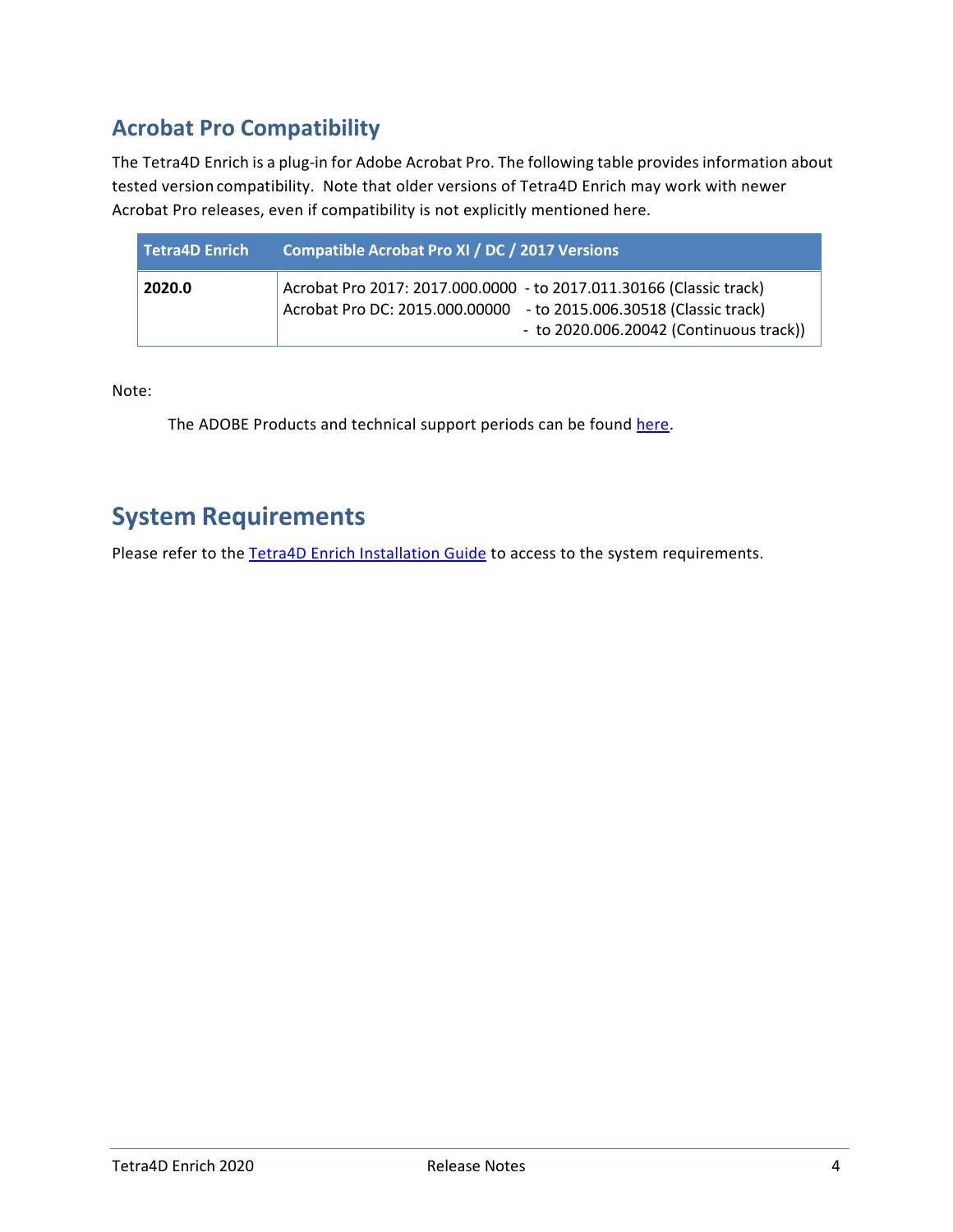## <span id="page-4-0"></span>**Licensing**

#### <span id="page-4-1"></span>**Message for Tetra4D Enrich existing customers**

**Tetra4D Enrich 2020** is a major release, and requires a new license.

Even if you already installed and licensed the version 2019, you will need to update your license and activate the seats when **Tetra4D Enrich 2020** is installed.

Notice that if you are under regular maintenance, you should automatically receive information to retrieve your serial number for **Tetra4D Enrich 2020,** in an email from tetra4d.com.

Please carefully read the [Tetra4D Enrich Installation Guide](http://www.tetra4d.com/documentation/) for explanations on how to activate your licenses.

#### <span id="page-4-2"></span>**New Tetra4D Enrich customers**

You should have automatically received information to retrieve your serial number for **Tetra4D Enrich 2020,** in an email from tetra4d.com.

Please carefully read the [Tetra4D Enrich Installation Guide](http://www.tetra4d.com/documentation/) for instructions on how to activate your licenses.

Note: Tetra4D Enrich will run in trial mode for 28 days after completing the installation, providing you with the ability to use the product temporarily without a serial number.

You will have full functionality of the software during the trial period. If you experience any problem during the installation and activation process, please contact support by visiting our [Learning page.](http://tetra4d.com/learning/)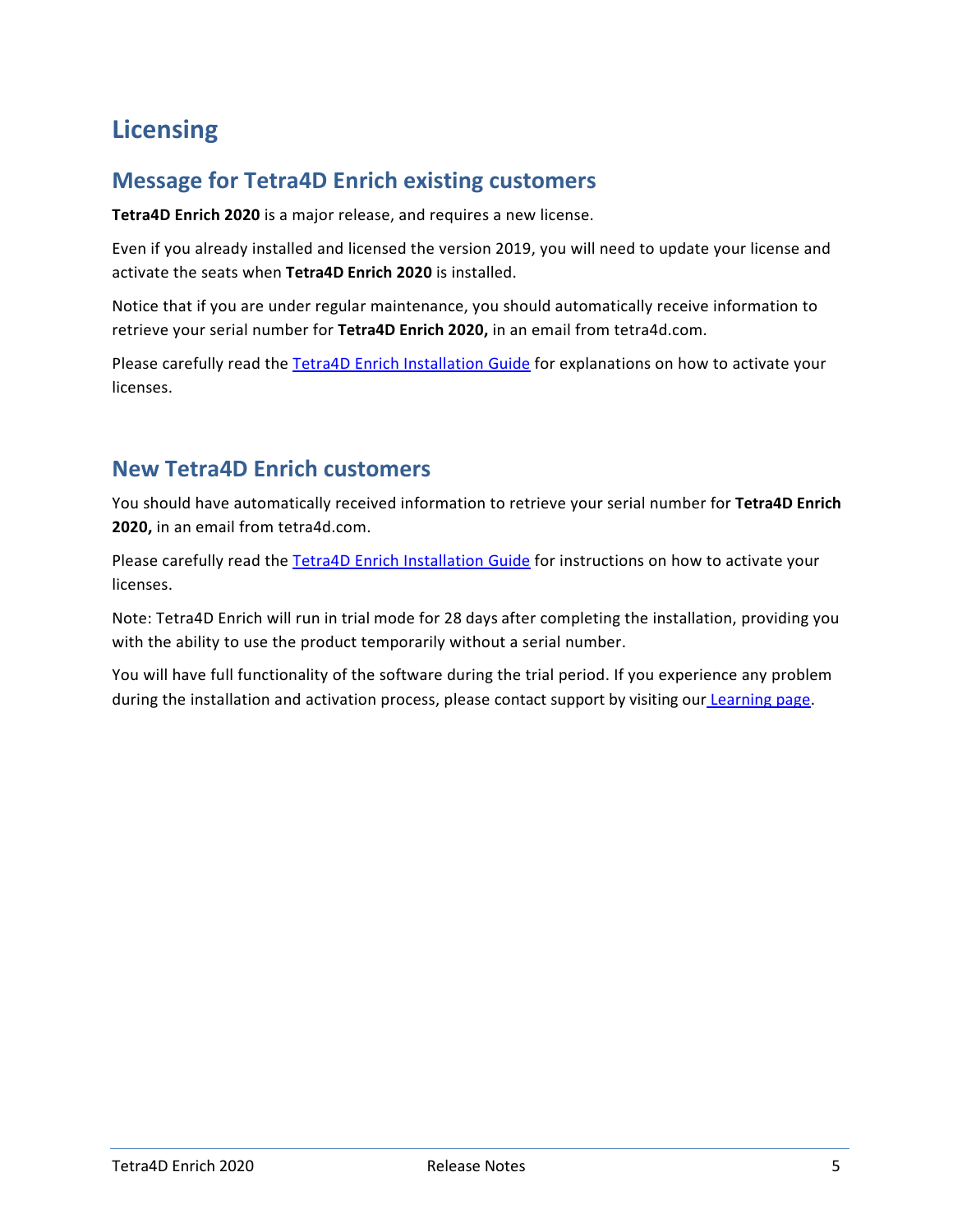#### <span id="page-5-0"></span>**Information about the licensing management solution**

The licensing management solution for **Tetra4D Enrich** offers flexibility and autonomy for customers to manage their licenses:

- Licensing Tetra4D Enrich can be done directly by customers, without requiring customers to contact Tetra4D support
- Online and offline activations are supported
	- o Online activation requires a few actions and is fully performed within the product (no support request, no email communication)
	- o In case of offline activation, information to activate the seat has to be communicated through email via submitting a support ticket.
- Activation / deactivation is enabled making it possible to transfer a license from one system to another
	- o In cases where a system / license is no longer used and has to be transferred to another one
	- o The transfer can be performed directly by the customer

#### Note:

- o The transfer of a license has to be occasional, and is allowed in case of:
	- o Computer crash
	- o Computer change

The Tetra4D support team is available to answer any questions and to assist whenever needed. To receive assistance from the support team, please contact support by visiting our [Learning page.](http://tetra4d.com/learning/)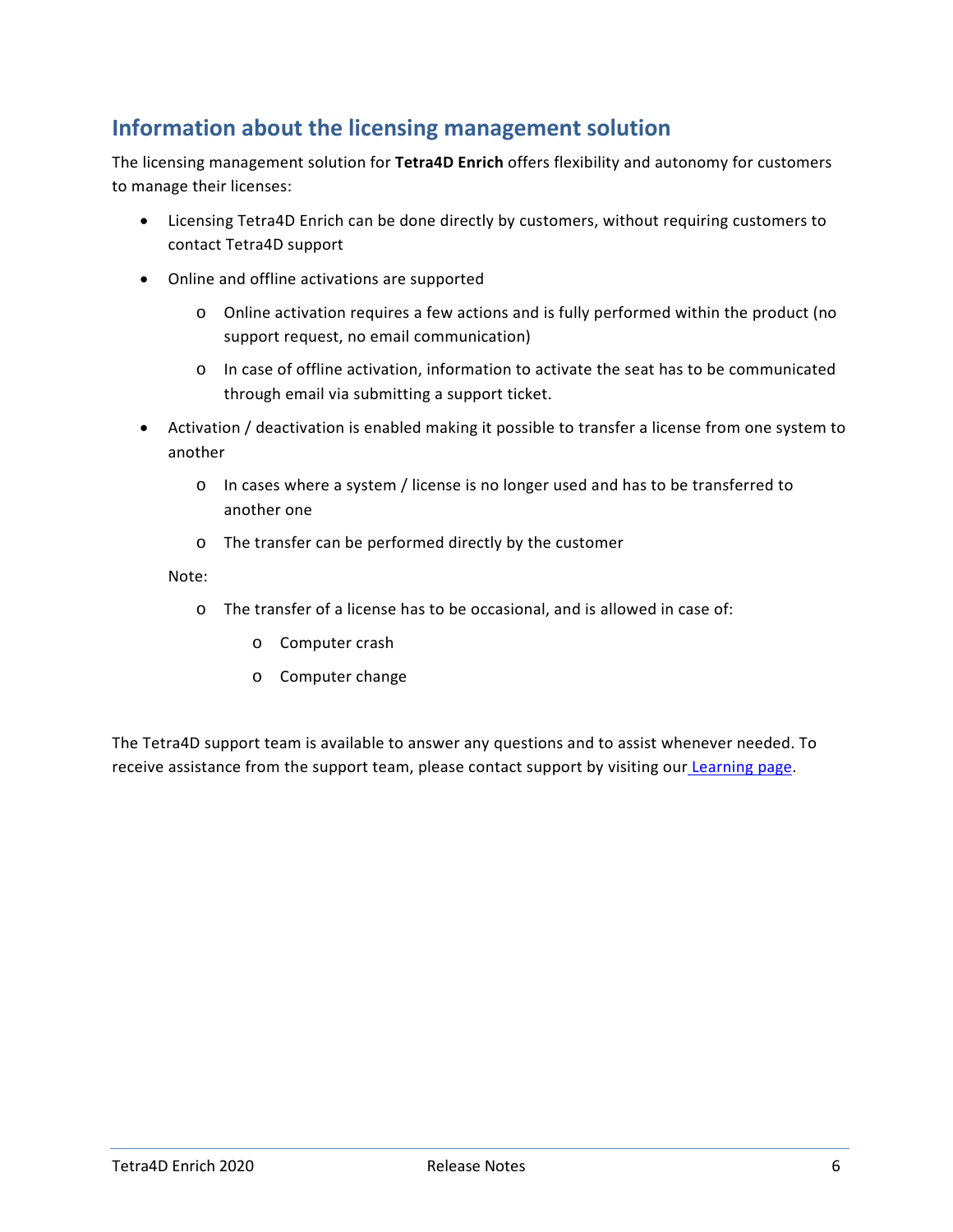## <span id="page-6-0"></span>**Format Support**

This release supports **reading** the following 3D file formats:

| <b>Format</b>                            | <b>Version</b>                        | <b>Extensions</b>                                 |
|------------------------------------------|---------------------------------------|---------------------------------------------------|
| <b>ACIS (SAT)</b>                        | Up to v29                             | SAT, SAB                                          |
| Autodesk AutoCAD (3D only)               | Up to v2019                           | DWG, DXF                                          |
| <b>Autodesk DWF</b>                      | Any                                   | DWF, DWFX                                         |
| <b>Autodesk Inventor</b>                 | Up to 2020                            | IPT, IAM                                          |
| <b>CATIA V4</b>                          | Up to 4.2.5                           | MODEL, SESSION, DLV, EXP                          |
| <b>CATIA V5</b>                          | R4 to V5-6R2019 (R29)                 | CATDrawing, CATPart, CATProduct,<br>CATShape, CGR |
| <b>CATIA V6</b>                          | 2011 to 2013                          | 3DXML                                             |
| <b>FBX</b>                               | ASCII: from 7100 to 7400. Binary: all | <b>FBX</b>                                        |
| <b>GL Transmission format</b>            | 2.0                                   | GLTF, GLB                                         |
| I-deas                                   | Up to 13.x (NX 5), NX I-deas 6        | MF1, ARC, UNV, PKG                                |
| <b>IGES</b>                              | 5.1, 5.2, 5.3                         | IGS, IGES                                         |
| <b>Industry Foundation Classes (IFC)</b> | IFC2x Editions 2, 3 and 4             | IFC, IFCZIP                                       |
| JT                                       | Up to version 10.2                    | JT                                                |
| Parasolid (X_T)                          | Up to v32                             | X_B, X_T, XMT, XMT_TXT                            |
| <b>PRC</b>                               | <b>All Versions</b>                   | <b>PRC</b>                                        |
| <b>PTC Creo</b>                          | Pro/Engineer 19.0 to Creo 6.0         | ASM, NEU, PRT, XAS, XPR                           |
| <b>PTC Pro/Engineer</b>                  | Up to Wildfire 5                      | ASM, NEU, PRT, XAS, XPR                           |
| <b>REVIT</b>                             | 2015 to 2020                          | RVT, RFA                                          |
| <b>Rhino</b>                             | 4, 5, 6                               | 3DM                                               |
| <b>Siemens PLM Software NX</b>           | V11.0 to NX 12, and up to NX 1899     | <b>PRT</b>                                        |
| <b>Solid Edge</b>                        | $V19 - 20$ , ST - ST10, 2020          | ASM, PAR, PWD, PSM                                |
| <b>SolidWorks</b>                        | <b>Up to 2020</b>                     | SLDASM, SLDPRT                                    |
| <b>STEP</b>                              | AP 203 E1/E2, AP 214, AP 242          | STP, STEP, STPZ                                   |
| <b>STEP XML</b>                          | All versions                          | STPX, STPXZ                                       |
| <b>Stereo Lithography (STL)</b>          | All Versions                          | <b>STL</b>                                        |
| Universal 3D (U3D)                       | ECMA-363 (1st to 3rd editions)        | U3D                                               |
| <b>VDA-FS</b>                            | Version 1.0 and 2.0                   | <b>VDA</b>                                        |
| <b>VRML</b>                              | V1.0 and V2.0                         | WRL, VRML                                         |
| Wavefront                                | Any                                   | OBJ                                               |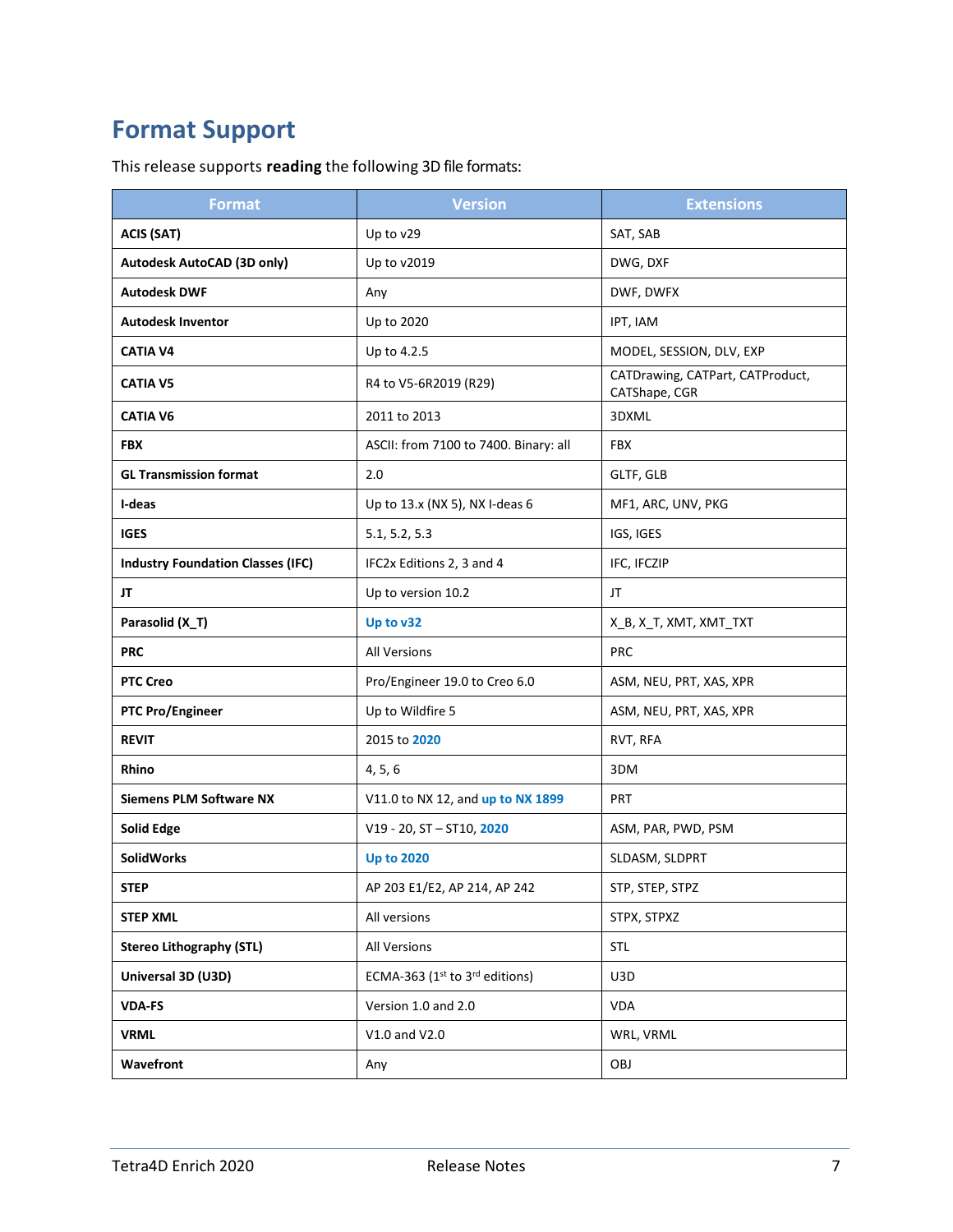| This release supports writing the following 3D file formats: |  |  |
|--------------------------------------------------------------|--|--|
|--------------------------------------------------------------|--|--|

| <b>Format</b>                   | <b>Extensions</b> |
|---------------------------------|-------------------|
| 3MF                             | 3MF               |
| <b>ACIS</b>                     | SAT, SAB          |
| <b>FBX</b>                      | <b>FBX</b>        |
| <b>IGES</b>                     | IGS, IGES         |
| JT                              | JT                |
| Parasolid                       | $X_T$             |
| <b>PRC</b>                      | PRC               |
| <b>STEP</b>                     | STP, STEP, STP.Z  |
| <b>Stereo Lithography (STL)</b> | STL               |
| Universal 3D (U3D)              | U3D               |
| <b>VRML</b>                     | WRL, VRML         |
| Wavefront                       | OBJ               |